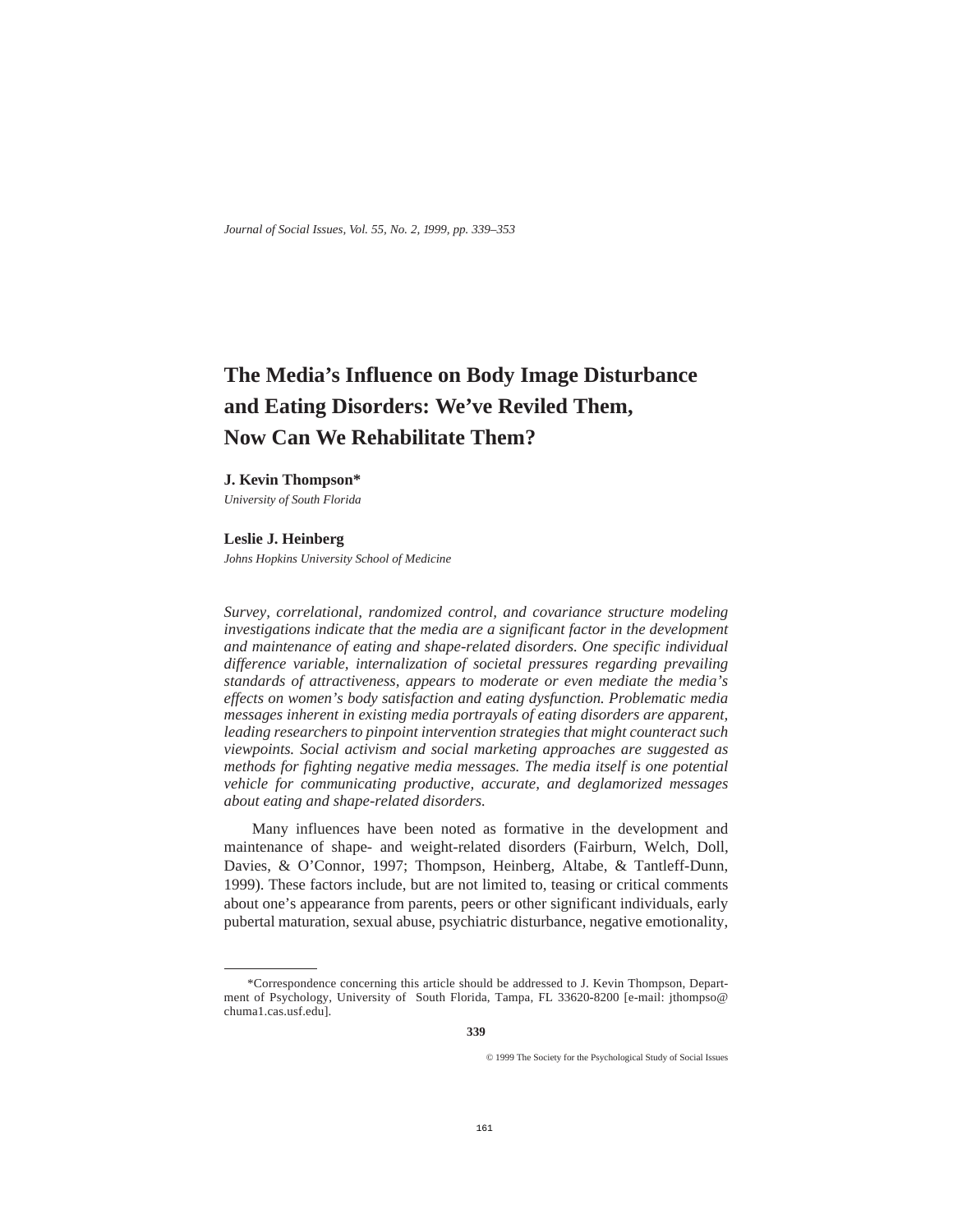poor interoceptive awareness, developmental challenges, academic pressures, and elevated social comparison tendencies (e.g., Franko & Orosan-Weine, in press; Leon, Fulkerson, Perry, & Early-Zald, 1995; Levine, Smolak, Moodey, Shuman, & Hessen, 1994). However, sociocultural factors, in particular the role of the media, have recently received perhaps the most attention as a possible contributor to body image disturbance and eating dysfunctions (Fallon, 1990; Heinberg, 1996). In this article, we selectively focus on this factor and the data suggestive of the toxic impact that print, TV, cinematic, and electronic media have on body satisfaction and maladaptive eating patterns. We also focus on the central role of *internalization* of media messages as a problematic dispositional feature that may help explain why some individuals are disproportionately affected by the media. Social activism and social marketing methods are offered as two recent strategies for offsetting the pernicious negative effects of media influences.

## **Mass Media: A Brief Review of the Evidence**

Eating disorders theorists and feminist scholars have long indicted fashion magazines, movies, television, and advertising for their advocacy of disordered eating (Levine & Smolak, 1998). A sociocultural model emphasizes that the current societal standard for thinness, as well as other difficult-to-achieve standards of beauty for women, is omnipresent and, without resorting to extreme and maladaptive behaviors, all but impossible to achieve for the average woman (Fallon, 1990; Heinberg, 1996). Although sociocultural pressures may be exerted by a variety of sources (e.g., peers, parents, and partners; see Thompson, Heinberg, et al., 1999), it has been suggested that the mass media are the most potent and pervasive communicators of sociocultural standards (Heinberg, 1996; Mazur, 1986). The mass media are defined as modes of communication that generate messages designed for very large, heterogeneous, and anonymous audiences with the goal of maximizing profit (Harris, 1994; Levine & Smolak, 1998). Although images of beauty have historically been communicated through art, music, and literature, it is the ready accessibility and universality of today's print and electronic media that have been most harshly criticized by body image and eating disorders researchers.

Freedman (1986) explains that the impact of today's visual media is different from the effect of the visual arts of the past. Historically, figures of art (e.g., Botticelli's Venus) were romanticized as otherworldly and unattainable. In contrast, print and electronic media images blur the boundaries between a fictionalized ideal and reality, and often the subtextual, if not the overt, message is that one need only comply with provided guidelines to achieve the ideal. Photographic techniques such as airbrushing, soft-focus cameras, composite figures, editing, and filters may blur the realistic nature of media images even further, leading consumers to believe that the models the viewers see through the illusions these techniques create are realistic representations of actual people rather than carefully manipulated, artificially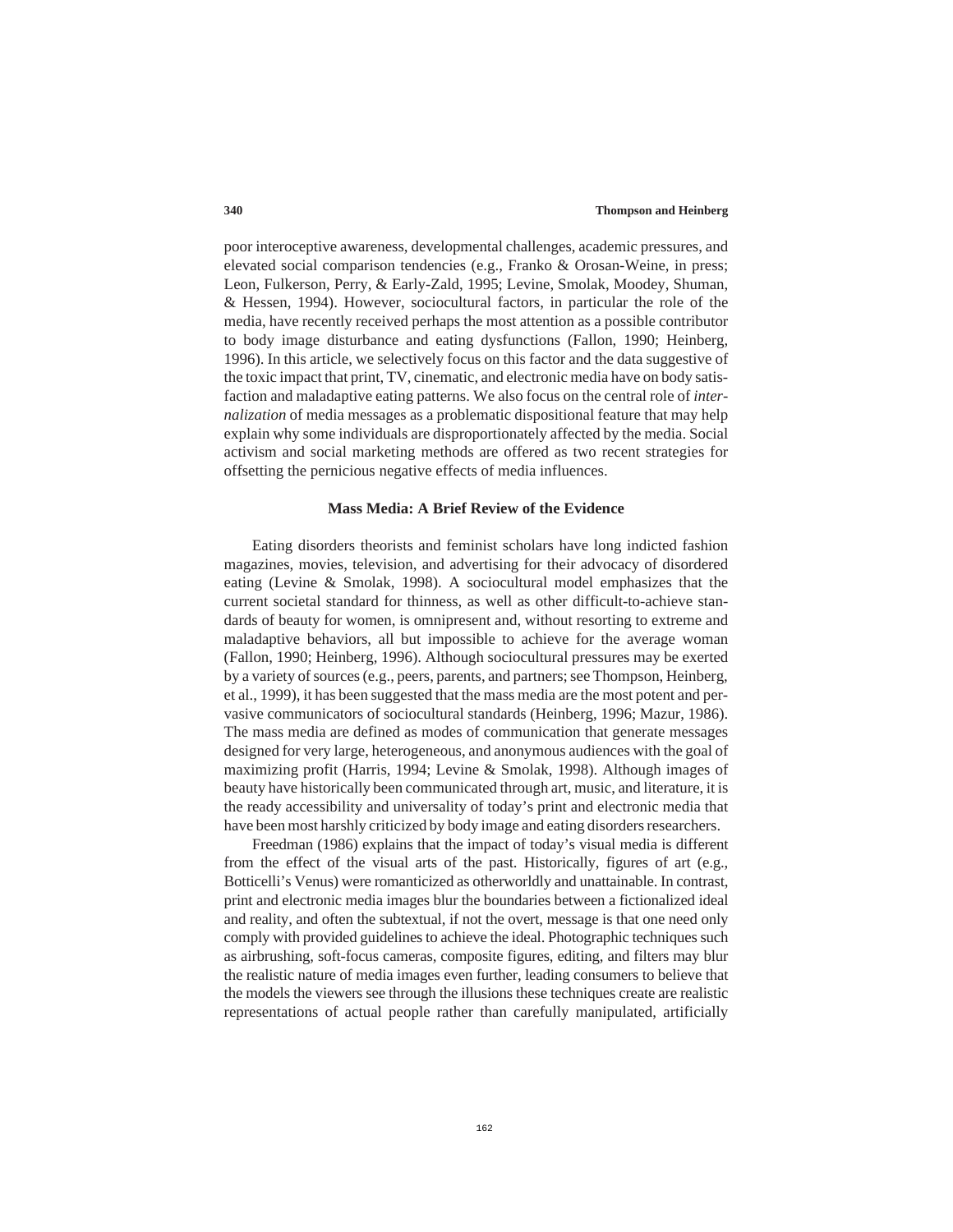developed images (Stormer & Thompson, 1995, 1998). Somewhat ironically, the mass media may also provide one of the most successful venues for primary prevention of eating disorders (discussed at length later), although currently this potential is almost entirely unrealized (e.g., Levine & Smolak, 1998).

## *Research Evidence*

There is little doubt that media reach their audience. Women's magazines, probably more than any other form of mass media, have been criticized as being advocates and promoters of the desirability of an unrealistic and dangerously thin ideal (Wolf, 1990). For example, 83% of teenage girls report spending a mean of 4.3 hours a week reading magazines for pleasure or school (Levine & Smolak, 1996), and Levine, Smolak, and Hayden (1994) found that 70% of girls who read magazines on a regular basis endorse them as an important source of beauty and fitness information. Research strongly indicates that a thin ideal is promoted by the print media, particularly magazines aimed at teenage girls and adult women (Cusumano & Thompson, 1997; Nemeroff, Stein, Diehl, & Smilack, 1994; see Levine & Smolak, 1996, for a review). For example, in a study by Nichter and Nichter (1991), adolescent girls endorsed their ideal as the models found in fashion magazines aimed at teenage girls. This ideal teenage girl was described as being 5'7", 100 pounds, and size 5 with long blonde hair and blue eyes. Reaching such an extreme ideal is quite unrealistic for most women and also dangerous, given that the body mass index of someone with such proportions is less than 16, clearly in the anorexic and amenorrheic range.

Television may also be a powerful influence: In the average home, the television is on for more than 7 hours per day (Harris, 1994), and unrealistic ideals similar to those found in the print media can be found on television shows. The vast majority of female television characters are thinner than the average American woman, with less than 10% of women appearing on television being overweight (Gonzalez-Lavin & Smolak, 1995; Heinberg, 1996). These trends may be even more typical in television programs favored by younger women and adolescents. Gonzalez-Lavin and Smolak (1995) demonstrated that middle-school-aged girls' favorite television characters were rated as much thinner than the average woman. The advocacy organization Children Now and the Kaiser Family Foundation found that 71% of adolescent girls ages 16 and 17 believed that female actors on television were unrealistically thin (Labi, 1998).

A recent *Psychology Today* survey indicates the significant impact the mass media have in promoting the cultural ideal of thinness and beauty, at least for women (Garner, 1997). Of 3,452 women responding, 23% indicated that movie or television celebrities influenced their body image when they were young, and 22% endorsed the influence of fashion magazine models (Garner, 1997). In contrast, only 13% and 6% of men reported an influence of movie/television celebrities or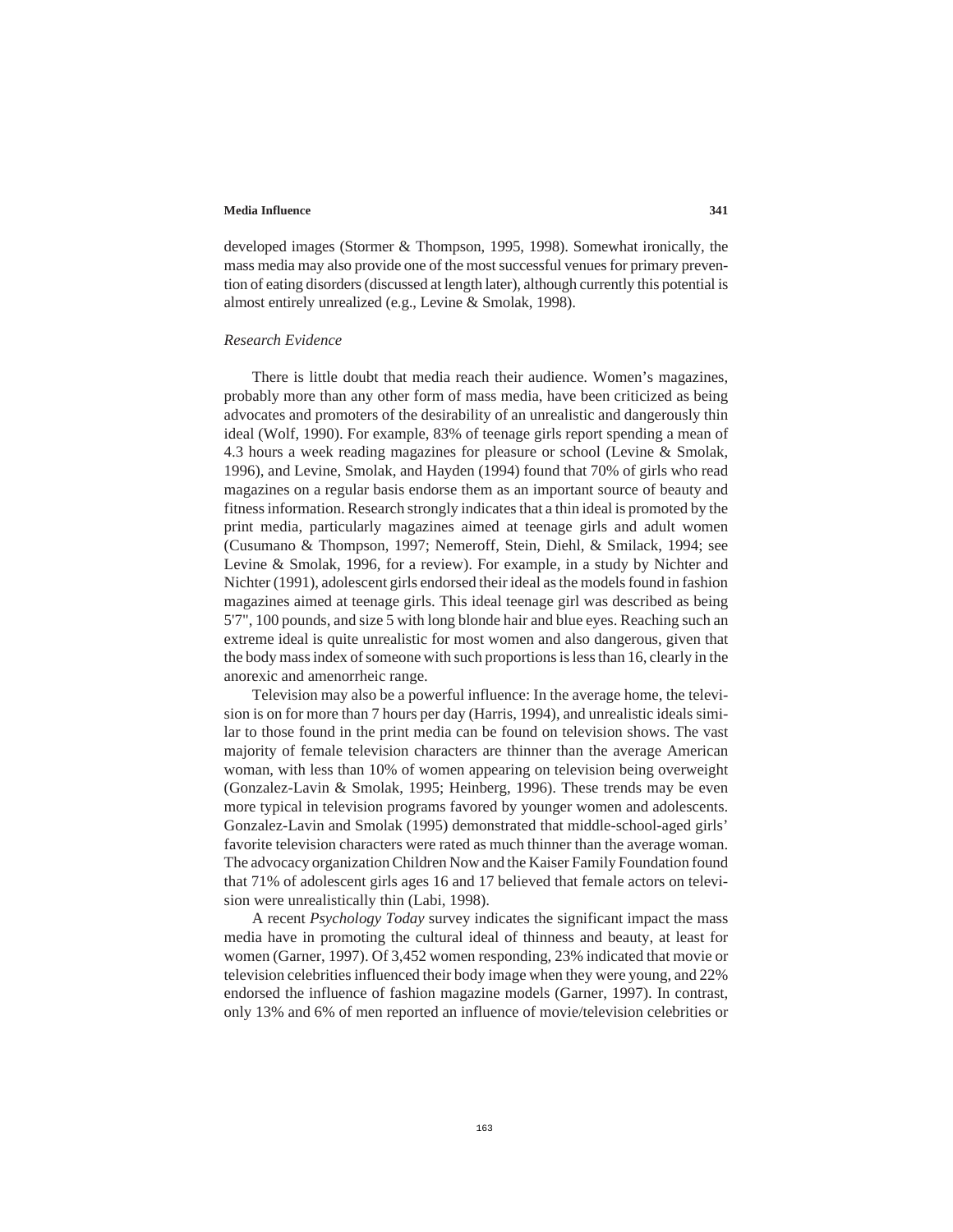fashion magazine models. Why adult women see such targets of comparison as appropriate is unclear (Heinberg & Thompson, 1992). As Levine and Smolak (1998) note, the social comparison motives that lead a working-class girl from Kansas to choose an older, successful New York fashion model as a standard for self-evaluation and self-improvement are not well documented or understood.

Correlational studies support the above survey work. Levine et al. (1994) demonstrated that the self-reported influence of magazine advertisements and articles on personal conceptions of ideal shape and how to obtain it accounted for significant variance in weight management behavior, disordered eating, and drive for thinness in adolescent girls. Taylor and colleagues (1998) found that "trying to look like girls/women on TV or in magazines" (p. 41) was one of the strongest predictors of variance in level of weight concerns for middle-school students. Gonzalez-Lavin and Smolak (1995) found that girls who watched more than 8 hours of television per week reported significantly greater body image dissatisfaction than girls with less television exposure. Other studies have suggested that although frequency of television exposure does not correlate with body image disturbance, amount of exposure to specific types of programs (e.g., soap operas, music videos) is related to body image problems and restrictive eating (Tiggemann & Pickering, 1996). Individuals who endorse television as an appropriate source of influence with appropriate comparison targets regarding attractiveness may also be more vulnerable. Gonzalez-Lavin and Smolak (1995) found that middle-school-aged girls who perceive higher peer influence and more television influence on the importance of attractiveness reported greater body image dissatisfaction, use of weight management techniques, and pathological beliefs about eating.

In recent years, a tendency to *internalize* media messages regarding ideals for attractiveness has been suggested as one potential mediator between exposure to those messages and the development of eating and shape-related disturbances (Heinberg & Thompson, 1995; Thompson, Heinberg, et al., 1999). Heinberg, Thompson, and Stormer (1995) developed the Sociocultural Attitudes Towards Appearance Questionnaire (SATAQ), which contains two scales: internalization (endorsement or acceptance of media and societally based pressures regarding appearance) and awareness (acknowledgement that such pressures exist). In a series of studies, we found that internalization is a significant correlate of body dissatisfaction and eating disturbance and predicts variance beyond that associated with simple awareness of pressures and other risk factors, such as negative feedback (teasing) about appearance (Cusumano & Thompson, 1997; Heinberg et al., 1995; Stormer & Thompson, 1996).

Similar findings have been demonstrated using structural equation modeling. For instance, Stice, Schupak-Neuberg, Shaw, and Stein (1994) measured media exposure (print media and television exposure), gender role endorsement, ideal-body stereotype internalization, body dissatisfaction, and eating disordered symptomatology among undergraduate women. In addition to finding a direct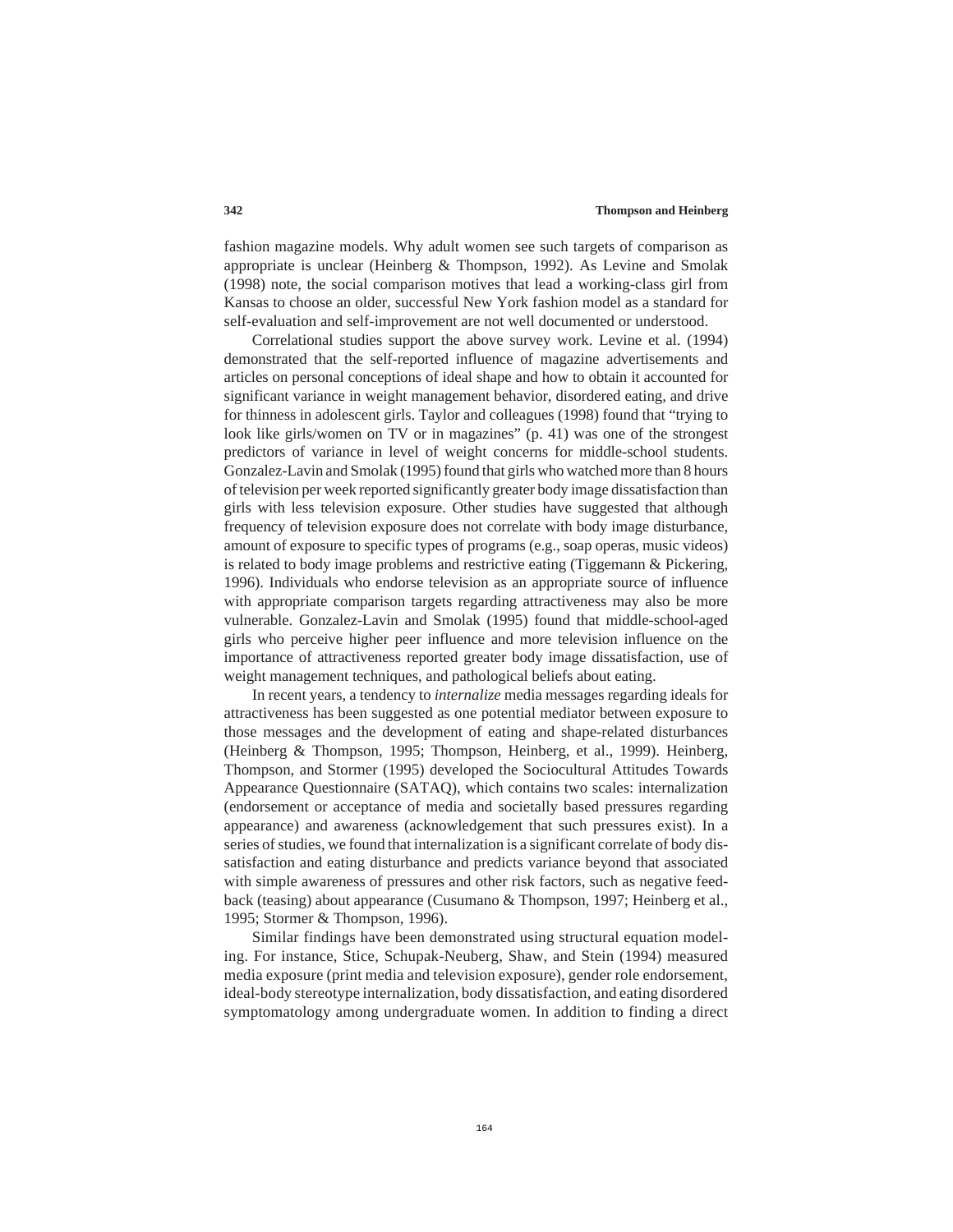path between media exposure and eating disordered behaviors, the researchers discovered that media exposure led to internalization of a slender ideal body shape, which in turn led to body dissatisfaction and eating-disordered symptoms (Stice et al., 1994).

A few controlled laboratory investigations have been conducted with similar findings. Waller, Hamilton, and Shaw (1992) found that women with eating disorders demonstrated a significant increase in perceptual body image disturbance (i.e., size overestimation) following exposure to photographs of models from popular fashion magazines. In a similar study, participants with varying levels of self-reported bulimic symptomatology were exposed to photographs of thin, average, and oversized models (Irving, 1990). The participants shown photographs of thinner models reported significantly less self-esteem and weight satisfaction than subjects shown photographs of larger models, independent of the level of bulimic symptoms (Irving, 1990). In a study on non-eating-disordered college females, Stice and Shaw (1994) reported that a 3-minute exposure to 12 photographs of models taken from popular women's magazines led to transitory increases in depression, stress, guilt, shame, insecurity, and body image dissatisfaction that were not evident for controls who viewed photographs of averagesized models. Kolodner (1997) found that college women exposed to photographs of thin models from *Cosmopolitan* and *Vogue* reported significantly higher levels of private body self-consciousness and state anxiety than females who viewed control photos. Interestingly, this study also tested the effects of the two exposures for men: There were no significant effects, however, the sample sizes were quite small for the male experimental  $(n = 22)$  and control  $(n = 20)$  conditions.

Much of our work has centered on the aforementioned role of internalization as a dispositional factor linking exposure to heightened distress (Cattarin, Thompson, Thomas, & Williams, in press; Heinberg & Thompson, 1995). In the first study, we showed 10-minute videotapes of commercials to college females that either contained stimuli emphasizing societal ideals of thinness and attractiveness (e.g., diet advertisements, women in bikinis used to sell beer) or contained neutral, non-appearance-related images (e.g., commercials for pain relievers). Higher levels of depression, anger, weight dissatisfaction, and overall appearance dissatisfaction were found for the women who viewed the videotape that contained images reflective of thinness and the importance of attractiveness (Heinberg & Thompson, 1995). Further, women who possessed high dispositional levels of internalization had increases in dissatisfaction with both weight and overall appearance following exposure to the experimental tape, whereas low-internalization participants showed decreases in dissatisfaction with both weight and appearance. In a second study, we replicated these findings, demonstrating that women who viewed TV ads with images reflecting the current societal ideal reported greater increases in anger, anxiety, and depression, and these findings were moderated by dispositional levels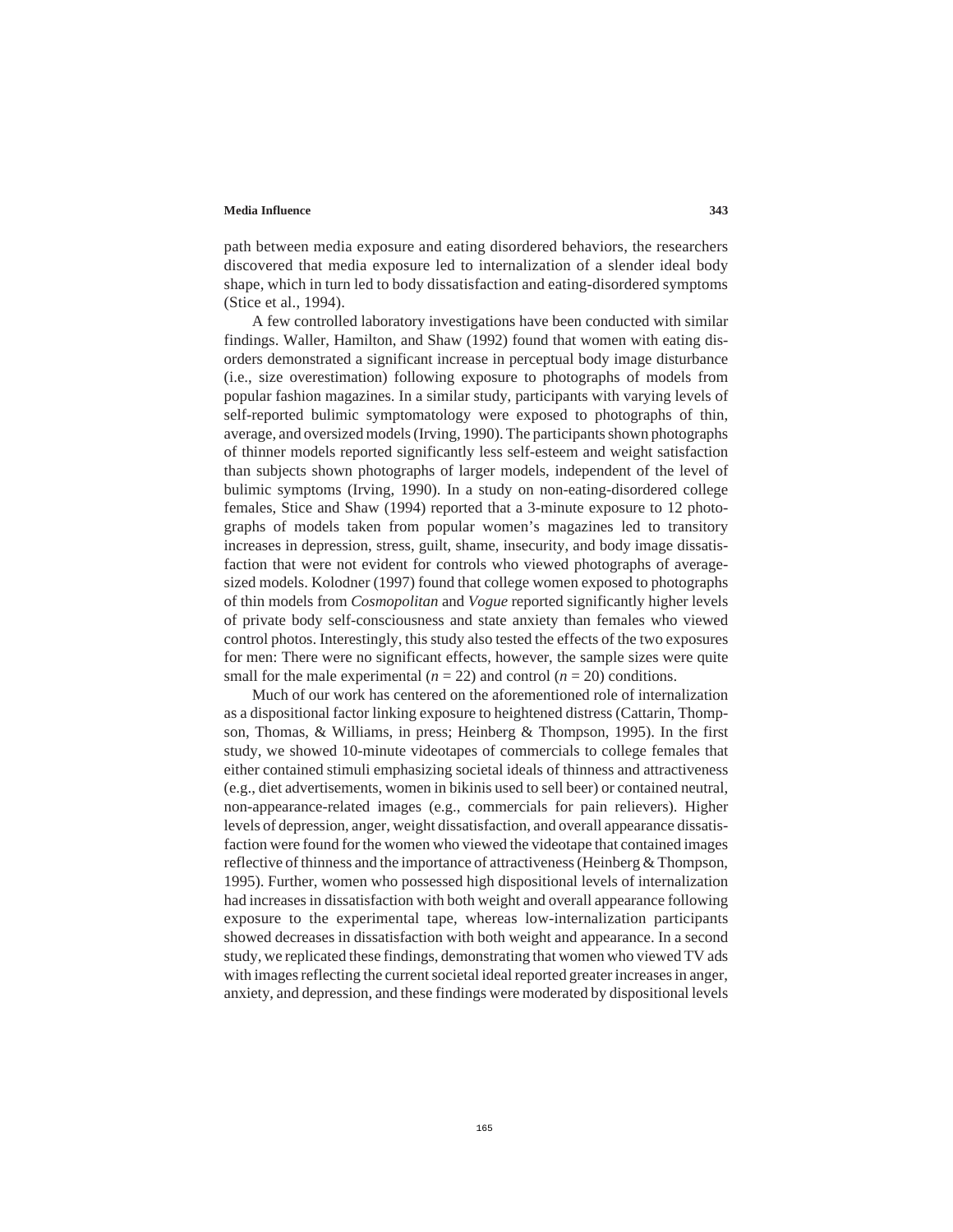of internalization of societal ideals for thinness and attractiveness (Cattarin et al., in press).

## *Conclusions*

It has been clearly demonstrated that print media and television affect how individuals feel about their bodies. Exposure to magazines and television may lead to body image dissatisfaction and eating disordered symptomatology among girls and women. Given that minimal exposure to these images results in transitory increases in psychological distress and body image dissatisfaction, long-term, daily exposure is potentially even more damaging. Based upon the findings for persons high in internalization, this high dose of exposure may be considered "toxic."

However, there are significant limitations to the research to date. The vast majority of studies examining the influence of television are correlational in nature and the direction of relationships is unclear. That is, it is not known whether exposure to electronic media is an etiological factor in body image and eating disturbance or whether women with body image disturbance or eating pathology choose to expose themselves to such images at a higher rate than their less distressed counterparts. More structural equation modeling and prospective studies are certainly indicated, and research designed to track the persistence of laboratory-induced distress would add greatly to the suggestive findings in this area.

The consistency of findings in this area, however, strongly suggests that we should focus sharply on theoretical perspectives for understanding the media effects. In addition, preventive and intervention work that targets the media should become a top priority. In the next sections we outline recent work in this area.

#### **Mechanisms for a Mass Media and Body Image Link**

Theoretical explanations for the specific mechanisms by which the media produce their negative effects are just beginning to appear in the literature. Stice and colleagues have proposed a Dual-Pathway Model that asserts that maladaptive messages in the mass media predispose individuals to bulimia nervosa when those messages are condoned and reinforced by family and peers and when this occurs in the setting of low self-esteem, a poorly developed self-concept, and perceptions of being above an ideal weight (Stice, Nemeroff, & Shaw, 1998; Stice et al., 1994). In addition, it is proposed that media influence may play a secondary role by providing information on problematic means of achieving the idealized body size, such as fasting, overexercising, and purgative techniques (Levine & Smolak, 1998). A second theory is derived from the work of Levine and Smolak (1998), whose Developmental Transitions Model suggests that childhood predispositions such as beliefs about the importance of thinness are developed and maintained by teasing and by family and peer modeling of weight concerns. At adolescence, these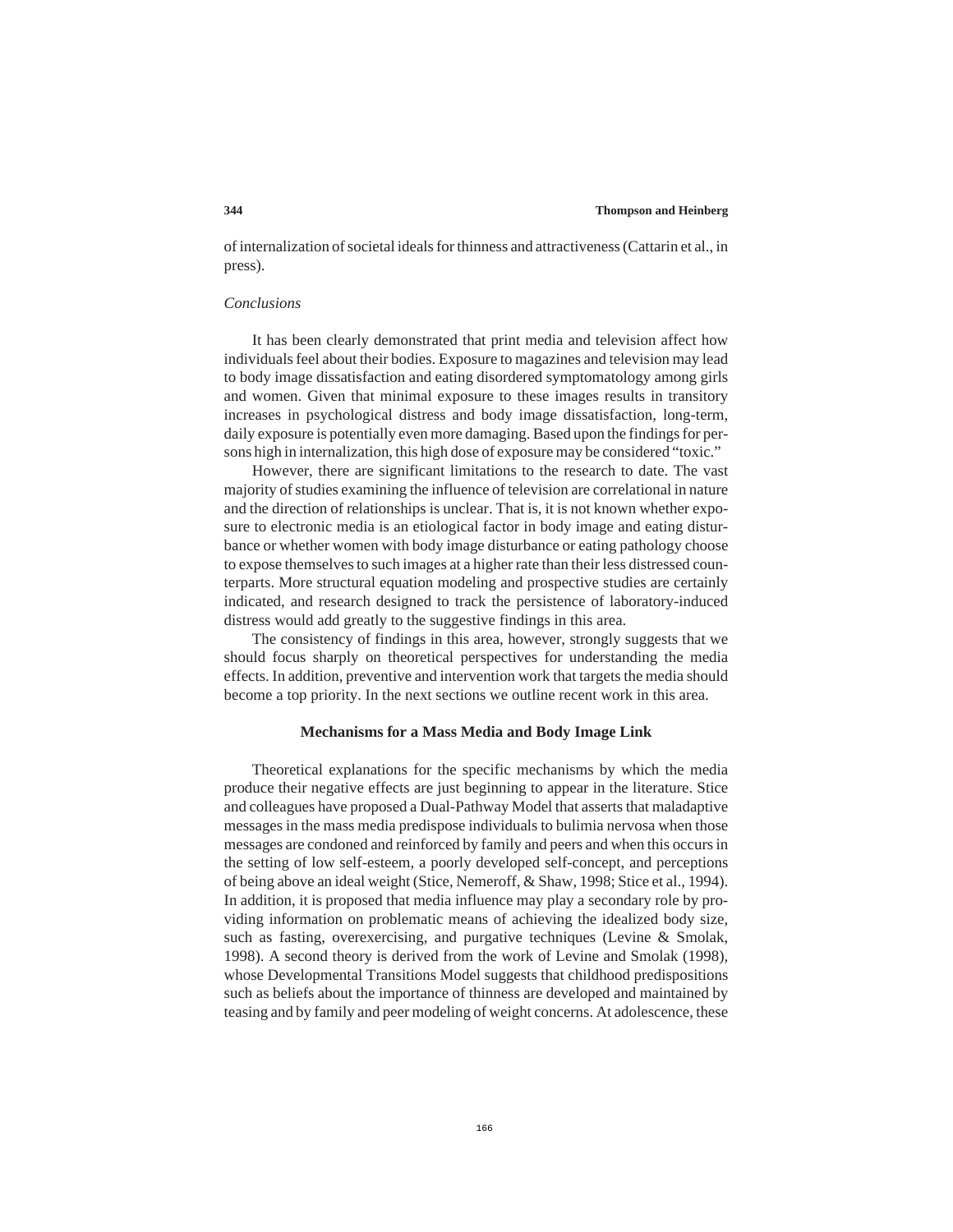predispositions interact with simultaneous developmental changes (e.g., weight increase at puberty, academic stress). In turn, a social context of messages about the importance of thinness, the societal support of dieting for weight control, and further teasing may lead to the development of disordered eating (Levine & Smolak, 1998). A third approach emphasizes Social Comparison Processes as a possible mechanism connecting media exposure or pressures to the development of heightened internalization of media values or, possibly, body dissatisfaction and eating disturbance (Faith, Leone, & Allison, 1997; Heinberg & Thompson, 1992; Stormer & Thompson, 1996; Thompson, Coovert, & Stormer, 1999). Levine and Smolak (1998) have emphasized the importance of multifactorial models for understanding the complex connection between disparate media influences and negative sequelae related to eating disturbed cognitions and behaviors. More empirical work in this area is certainly indicated.

# **Modification of Media Influence**

Given the relationship between the mass media and internalization of sociocultural standards for appearance, researchers have proposed possible interventions specifically targeting the negative effect of mass media messages promoting the thin ideal (Jasper, 1993; Shaw & Waller, 1995). Suggestions include helping individuals be more discriminating in their use of the mass media, developing strategies to reduce social comparison, and addressing undiscriminating acceptance of the media presentation of the ideal (Shaw & Waller, 1995). Some primary prevention strategies have been developed targeting children and adolescents with the hopes of preventing the later development of eating disorders, and some of these interventions have focused on a critical evaluation of media messages along with a focus on nutrition, dieting, body esteem, exercise, and reducing the stigma regarding obesity (Levine, 1999; Smolak, Levine, & Schermer, 1998). Unfortunately, the results of such studies have been less than overwhelming, generally finding an increase in knowledge but little effect on body image or eating-related attitudes and behaviors (Smolak et al., 1998).

In our work, we have used a psychoeducational intervention that challenges an acceptance of media pressures by communicating, among other facts, just how fictionalized images of beauty are generated through the use of airbrushing, computer generated images, and other technology (Stormer & Thompson, 1995, 1998). This intervention has been compared to a control condition of health education information, such as the importance of brushing teeth, adequate nutrition, and regular medical checkups. Results indicated that only the experimental group demonstrated significant declines in indices of appearance and weight-related anxiety and internalization of the sociocultural ideal of thinness and attractiveness promoted by the mass media. In addition, we found that internalization level moderated the effects of the intervention: Only individuals high in level of internalization became more satisfied with appearance after receiving the psychoeducational information.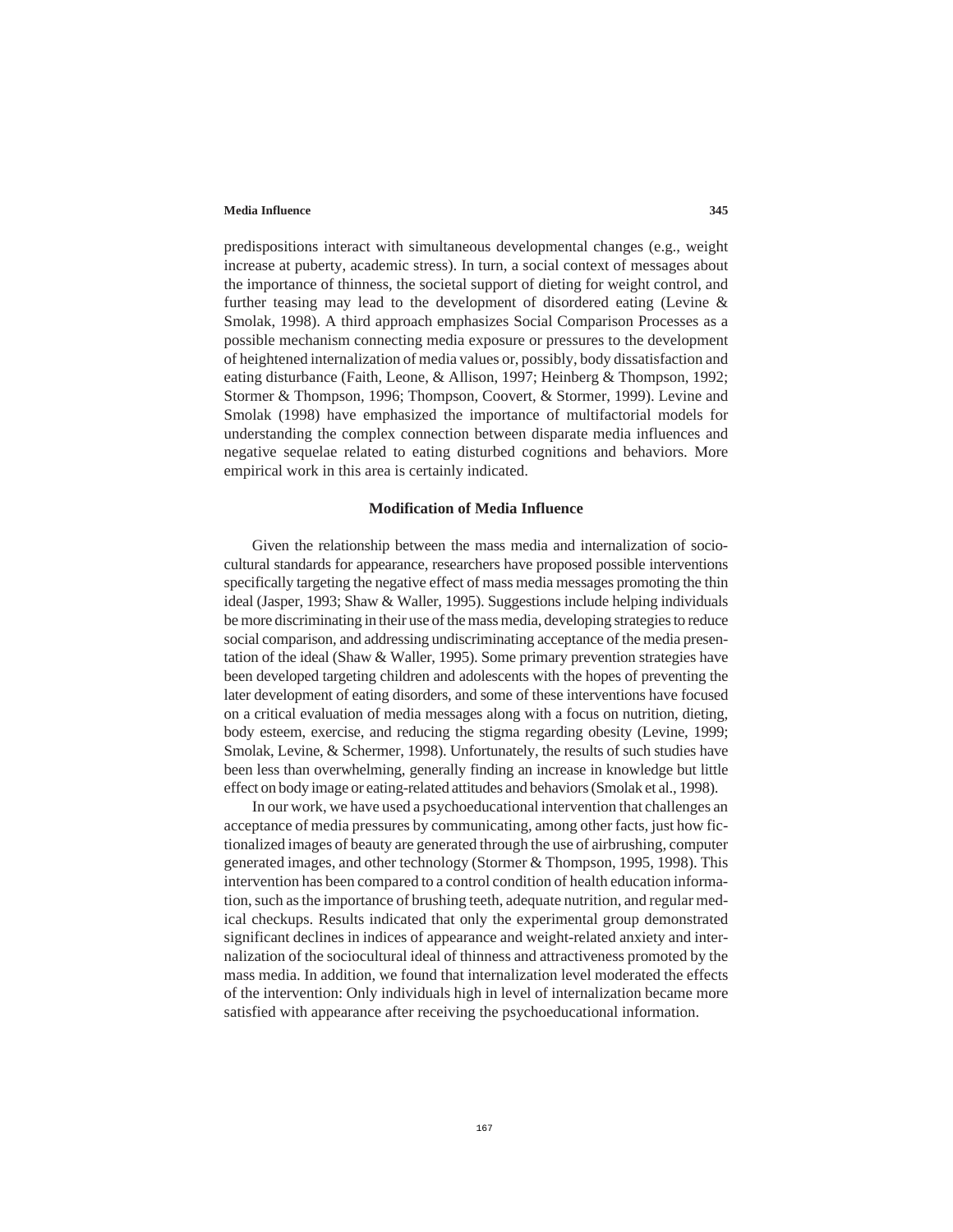Other psychoeducational programs have examined the benefit of teaching skills to combat media influences. Irving, DuPen, and Berel (1998) evaluated a single-session, peer-led media literacy program for high school girls. The students were offered suggestions for ways to carefully evaluate and challenge media images and to challenge and reconsider unrealistic standards, and they were encouraged to develop self-esteem in arenas independent of physical appearance. Posttest evaluations indicated that girls who received the intervention compared to a control group reported less internalization of the beauty ideal and perceived media images as less realistic. No differences were found for body image anxiety, dissatisfaction, the desirability of looking like models or perceived positive associations with being thin. Similarly, Posavac, Posavac, and Weigel (1998) demonstrated the effectiveness of a 7-minute psychoeducational intervention for female college students. They found that women given the intervention were less likely to engage in social comparison and experience body image disturbance following exposure to the thin ideal than women who were exposed without the intervention.

A number of media messages must be identified and challenged in preventive programs (Levine, Piran, & Stoddard, 1999). These include the notion that beauty is a woman's primary objective, that thinness is crucial for success and happiness, and that it is normal and acceptable for a woman to be ashamed and anxious about her body and appearance. Unfortunately, these messages do not emanate just from media sources. Peers, family, coaches, teachers, and others help reinforce this socialization of women (Levine et al., 1999; Thompson, Heinberg, et al., in press). It is therefore not enough to teach girls and women to reject problematic media messages. Rather, positive redefinitions of femininity as multifaceted and self-accepting need to be promoted, along with the desire and skill to resist pressure for thinness and attractiveness (Levine, 1999).

Irving et al. (1998) offer specific questions to be considered by individuals evaluating media messages: (1) Do real women look like the models in a specific advertisement? (2) Will buying the product being advertised make me look like this model? (3) Does the model look like this because of the product? and (4) Does thinness really guarantee happiness and success? We would add the following questions: (1) Does the model really look like the image in a specific advertisement (i.e., is it an artificially produced image, airbrushed, a composite of several women)? (2) What was the likely time necessary to achieve this look? (3) What are motives of advertisers of the fashion industry? and (4) Is making women feel good about themselves among these motives?

All of the previously discussed successful interventions share an emphasis on contrasting the artificial, carefully manipulated nature of media images with the diversity of women's weights and shapes (Levine et al., 1999). Therefore, it stands to reason that widespread education, similar to a public health model, emphasizing these lessons may be the next step in altering girls' and women's internalization of the thin ideal.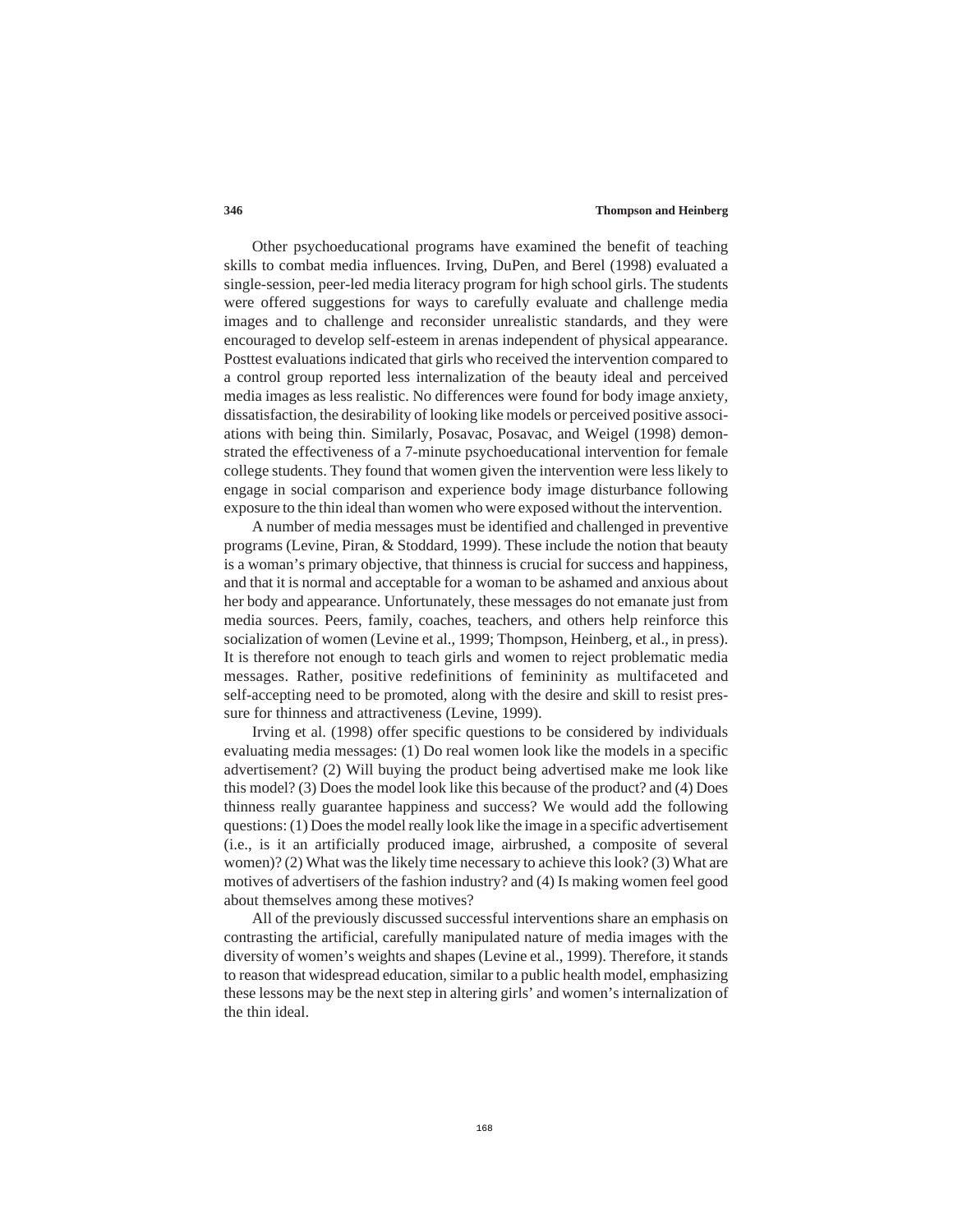#### **Media Activism**

We have suggested that treatment of the individual alone will not help resolve the social, political, and economic forces that support and sustain the unrealistic thin ideal (Thompson, Coovert, & Stormer, 1999). Although previously described strategies appear promising, a number of aspects of social activism have been endorsed to help decrease the pervasiveness of body image disturbance. One such strategy, media activism, refers to protesting (or conversely praising) media messages, advertisements, or products that are identified as conveying (or contradicting) unhealthy messages (Levine et al., 1999). For example, Hershey's removed an advertisement for a chocolate bar claiming "you can never be too rich or too thin" after a public interest group, Anorexia Nervosa and Associated Disorders (ANAD), in concert with others engaged in a letter-writing campaign (Jasper, 1993). Women may fight back against media-endorsed images by boycotting and writing letters of complaint to the presidents of corporations whose advertisements are offensive and by occupying media time and space with alternative messages (e.g., press releases, television interviews; Jasper, 1993).

The World Wide Web is "the new media" and is a source of health-related information for the lay public (Levine et al., 1999). Although the potential to educate and to achieve goals of media activism and advocacy are beginning to be achieved by excellent sites such as About Face (www.about-face.org) and Eating Disorders Awareness and Prevention (http:// members.aol.com/edapwatch/ watchdog.html), there are literally tens of thousands of sites that feed on body image disturbance, promising unrealistic weight loss. These sites fuel the unrealistic notion that one's body is infinitely mutable with promises such as "Fat burning and weight loss has never been so easy! Lose weight at the fastest rate possible..., lose weight while you sleep without starving yourself. 100% success rate for everybody who has used this exciting new fat burning diet" or "I started this diet on March 11, 1998 to get in shape before summer, and by April 7th I have already lost 25 pounds total, including 4 inches off of my waist! If I continue this diet any longer, I will become too skinny for the summer." Unfortunately, as in other forms of media, helpful, responsible messages are currently outweighed by absurd ones.

Change may best be achieved by combining strategies for bolstering individuals' media competence along with teaching skills for media advocacy. Levine et al. (1999) describe a prevention program for adolescent girls designed to combine strategies for changing an individual's interpretation of the media, developing skills for rejecting sociocultural pressures for thinness, and engaging adolescents in social activism to change media directly. The GO GIRLS!™ (Giving Our Girls Inspiration and Resources for Lasting Self-Esteem) program has the goal of helping adolescent girls learn about and challenge the media-communicated unrealistic ideal through education in marketing, media literacy, advocacy, and activism.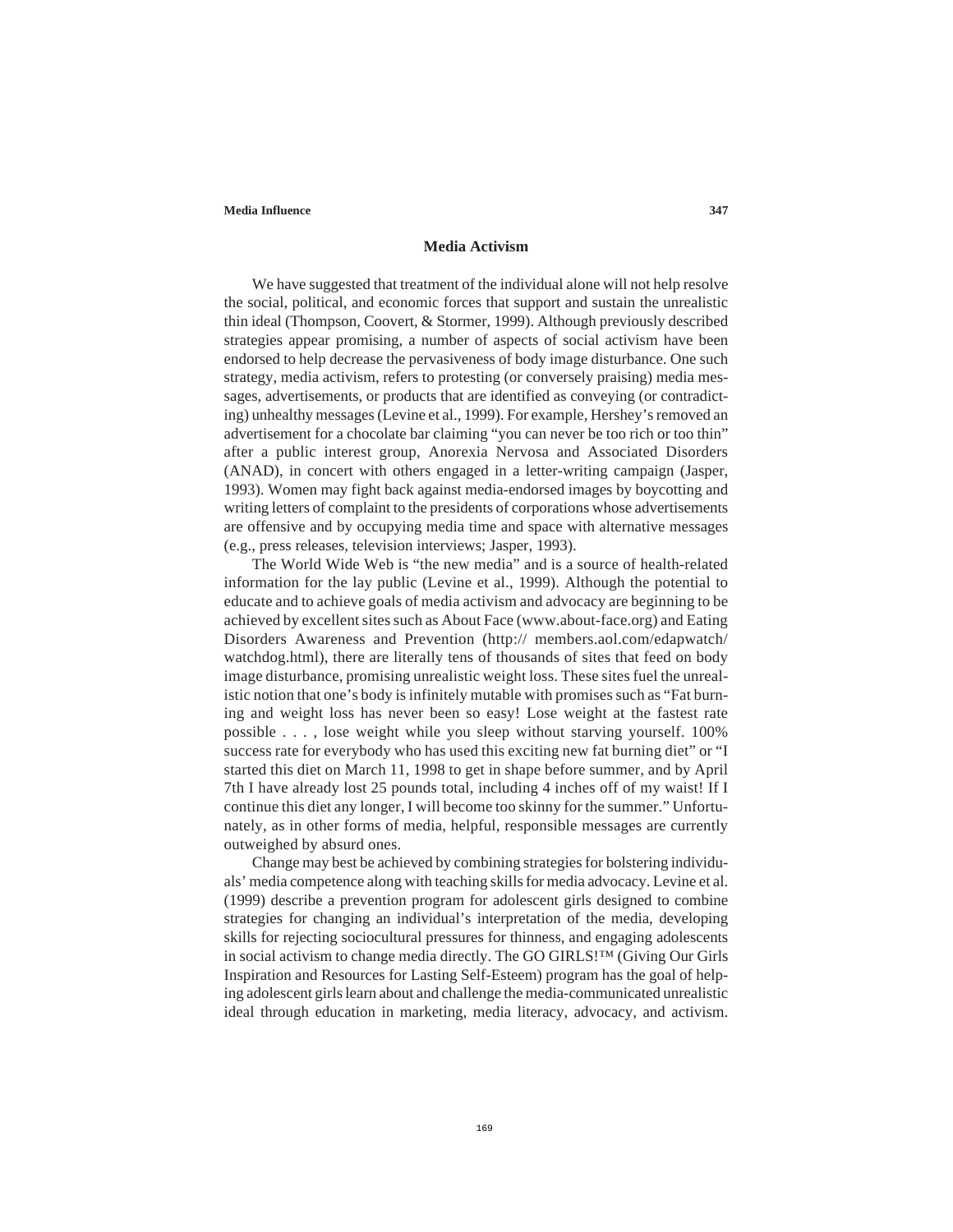During the 16-week program, girls learn about social marketing, complete media analyses, conduct letter-writing campaigns, involve local news media and consult with local department stores. Levine et al. (1999) found that this program increased confidence in expressing opinions, enhanced critical thinking ability, and improved appearance-related thoughts. This program is an exciting first step in combining individual interventions and media advocacy.

# **Social Marketing**

Although still relatively unknown among academic disciplines unrelated to business or public health, the concept of social marketing was actually introduced more than 35 years ago by Kotler and Zaltman (1971). Several factors led to the creation of social marketing (Elliot, 1991), including "pressures within the marketing discipline to be more socially relevant" (Andreasen, 1994, p. 109). Social marketing is often confused with mass communication; the latter, however, is just one potential component of a larger marketing process. Social marketing is not the same as commercial marketing, which is designed to benefit the sponsors of the message, not the recipients. Semantic obfuscation has long been a problem of the field, leading Andreasen (1994) to propose the following definition: "Social marketing is the adaptation of commercial marketing technologies to programs designed to influence the voluntary behavior of target audiences to improve their personal welfare and that of the society of which they are a part" (p. 110).

Social marketing is a process undertaken with the goal of changing a specific behavior in a specific segment of the population. Many applications of social marketing have been conducted in the medical arena. For instance, the Pawtucket Heart Health Program used social marketing principles to modify community levels of blood cholesterol (Lefebvre & Flora, 1988). First, audience characteristics and needs were analyzed and the market segmented. Then specific strategies for each segment were developed using a mix of self-help "nutrition kits," telemarketing, direct mail, provision of screening and counseling, and dissemination of print media to churches, schools, and work sites. A more recent example consists of the social marketing approach utilized by the Centers for Disease Control and Prevention (CDC; 1997) to enhance physical activity levels. The CDC developed several strategies for reaching and changing exercise behavior, with an emphasis on techniques for working within the media to contact and motivate individuals. Its paradigm is an excellent example of segmenting the audience by particular characteristics and designing a promotion to address this unique feature.

Social marketing has received a great deal of attention (e.g., Andreasen, 1995, Lefebvre & Rochlin, 1997; Maibach & Parrot, 1995), however, it has only recently been mentioned in the context of eating disorders. For instance, Levine and Smolak (1998, p. 46) suggest that the media might present messages addressing "one's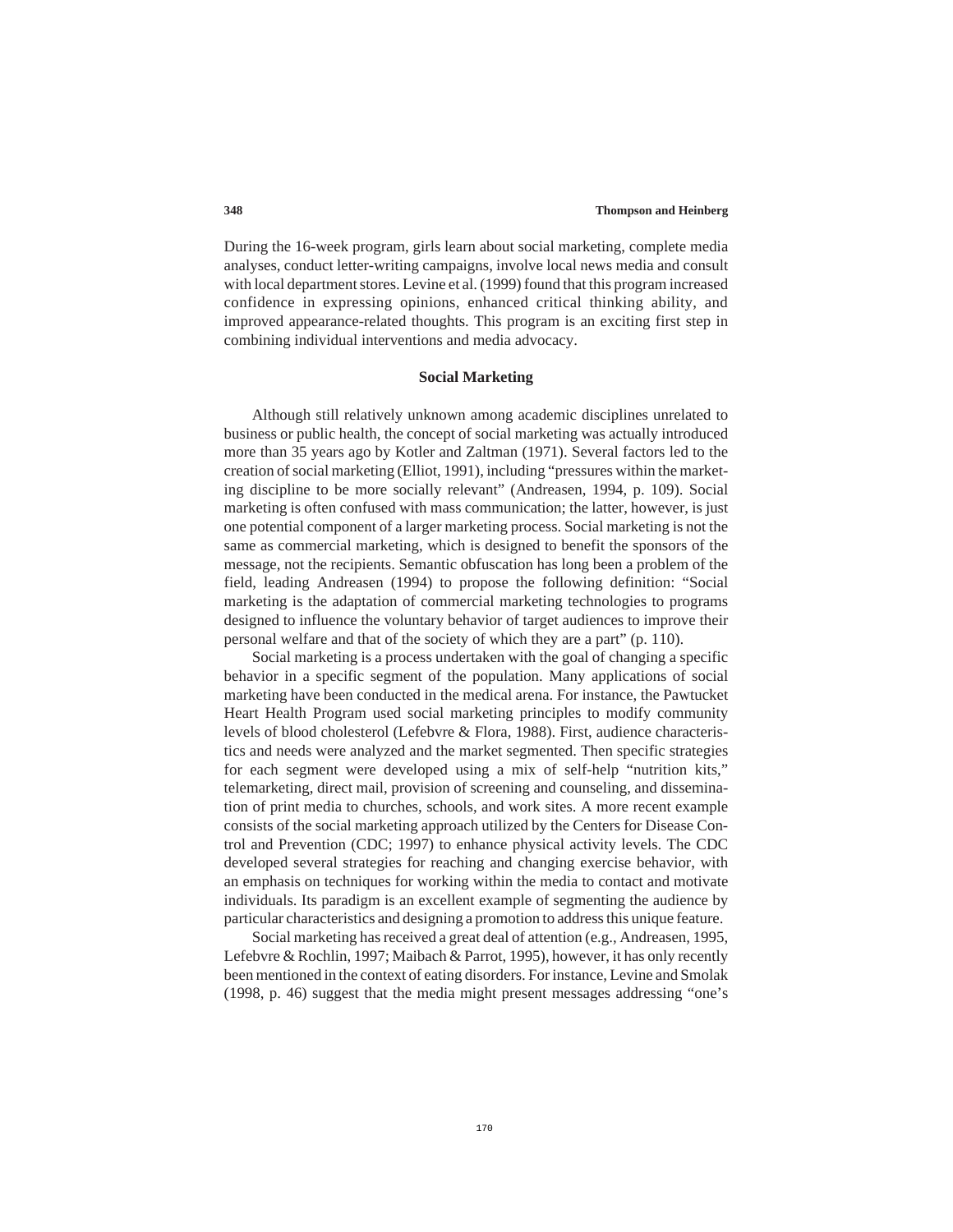#### **Media Influence 349**

It is important to note that social marketing need not necessarily use the media as a conduit to challenge and/or change media messages. Other channels of communication might include support groups, on-campus hotlines, teachers, or parents. These and other channels of communication might be used to target such issues as:

- 1. preventing the behaviors that result from internalization of media images
- 2. promoting internalization of positive, healthy norms that are present and promoted by the media
- 3. informing consumers of strategies used to perpetuate unreasonable norms (e.g., airbrushed photos, computer-modified images, etc.)
- 4. providing information about the negative correlates of extreme weight loss behaviors

We also believe that more basic research may help guide the selection of possible topics for media presentation. For instance, in the past few years there have been numerous media portrayals (magazine articles, TV movies, etc.) of individuals with eating disorders or related concepts, such as heightened appearance concern or negative feedback (i.e., teasing) regarding appearance. By evaluating extant media, we might get some idea of just how the media represent these conditions and, possibly, how the representations are interpreted by viewers/ readers.

To further illustrate a possible social marketing approach, consider the possibility that the media may glamorize eating disorders via pairings with celebrities and/or lack of negative consequences. The first step in a social marketing analysis is the collection of data on attitudes and beliefs in a sample of interest. For instance, Levitt (1997) was interested in the associations that women make between eating disorders and media figures. Her survey of magazines had revealed that eating disorder articles often contained a reference to a celebrity or public figure. Therefore, she designed a study that surveyed women's ratings of how they thought the media portrayed individuals with eating disorders. She asked participants if media portrayals discouraged or promoted eating-disordered behavior. The scale ranged from 1 (*strongly discourage*) to 7 (*strongly encourage*); the average score for the sample was 4.8, putting the mean just below *somewhat encourages*(5) on the scale. The media presentations were rated "extremely encouraging" of eating- disordered behavior by 14% of those surveyed.

If we decide that the issue we want to address is this glamorization of individuals with eating disorders, the first step in a social marketing process is deciding what specific "consumer" behavior or attitude we would like to see modified. For instance, we might want to increase knowledge regarding the "true" negative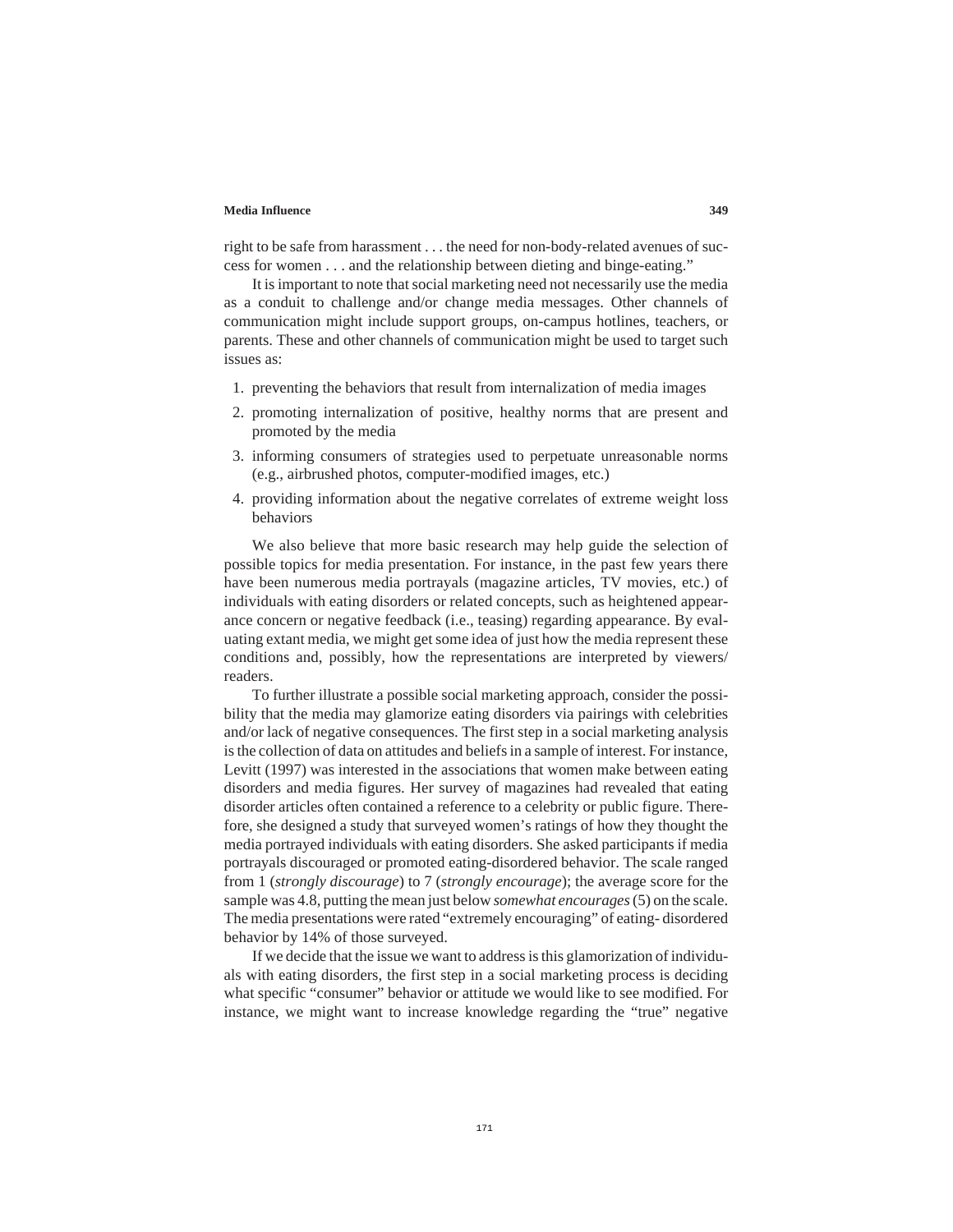consequences of dysfunctional eating patterns, hopefully offsetting the unrealistically "positive" outcomes often portrayed in the media. Or perhaps a more extreme goal might be to prevent exposure to movies or TV shows that contain eating disorder story lines. A second step is to gather information regarding which factors motivate or deter consumers from adopting the behavior. A third, crucial step is to segment the audience, based on factors such as at-risk status, stage of change, benefits of adopting the behavior, and so on (Lefebvre & Rochlin, 1997). Subsequently, such issues as the method of reaching the target audience (i.e., channel analysis) and strategizing a particular intervention are important, followed by process tracking, which involves evaluating the success of the intervention and possibly revising implementation strategies (Lefebvre & Rochlin, 1997).

Our example and, indeed, most social marketing applications define the consumer as the individual person affected by the mass media. Certainly, a social marketing framework might also conceptualize the "gatekeepers" of the mass media as the consumer (e.g., major advertising companies, TV producers, magazine editors, and movie studios that control the creation and placement of toxic messages). In fact, the activistic approaches described earlier in this article illustrate this approach. In sum, the methods of social marketing can be applied to a variety of consumers. These targets might include the individuals most at risk for weight and shape disorders, their peers, parents, and teachers, and the controllers of the vast sociocultural media empire.

#### **Summary**

There is increasing evidence that the media may play a powerful role in the formation of eating and body image disturbances. In particular, the internalization of societal ideals regarding attractiveness is a potent individual difference variable that explains why some individuals are greatly affected by such messages, whereas other people receive the same messages but may not modify their behaviors in a dysfunctional way to model media-promoted images. Early intervention and prevention programs that contain components of increasing awareness of media methods and skills for rejecting media manipulations show positive initial results. Social activism and social marketing strategies contain great promise for affecting a broad range of individuals and institutions. These approaches offer hope for a paradigm shift away from media that model and promote body image disparagement and eating-disordered behaviors to those that espouse realistic appearance values and nondysfunctional eating patterns. Future research must focus on a variety of targets, from the individuals affected to the "masters of the universe" who control the increasingly megalomaniacal media empires.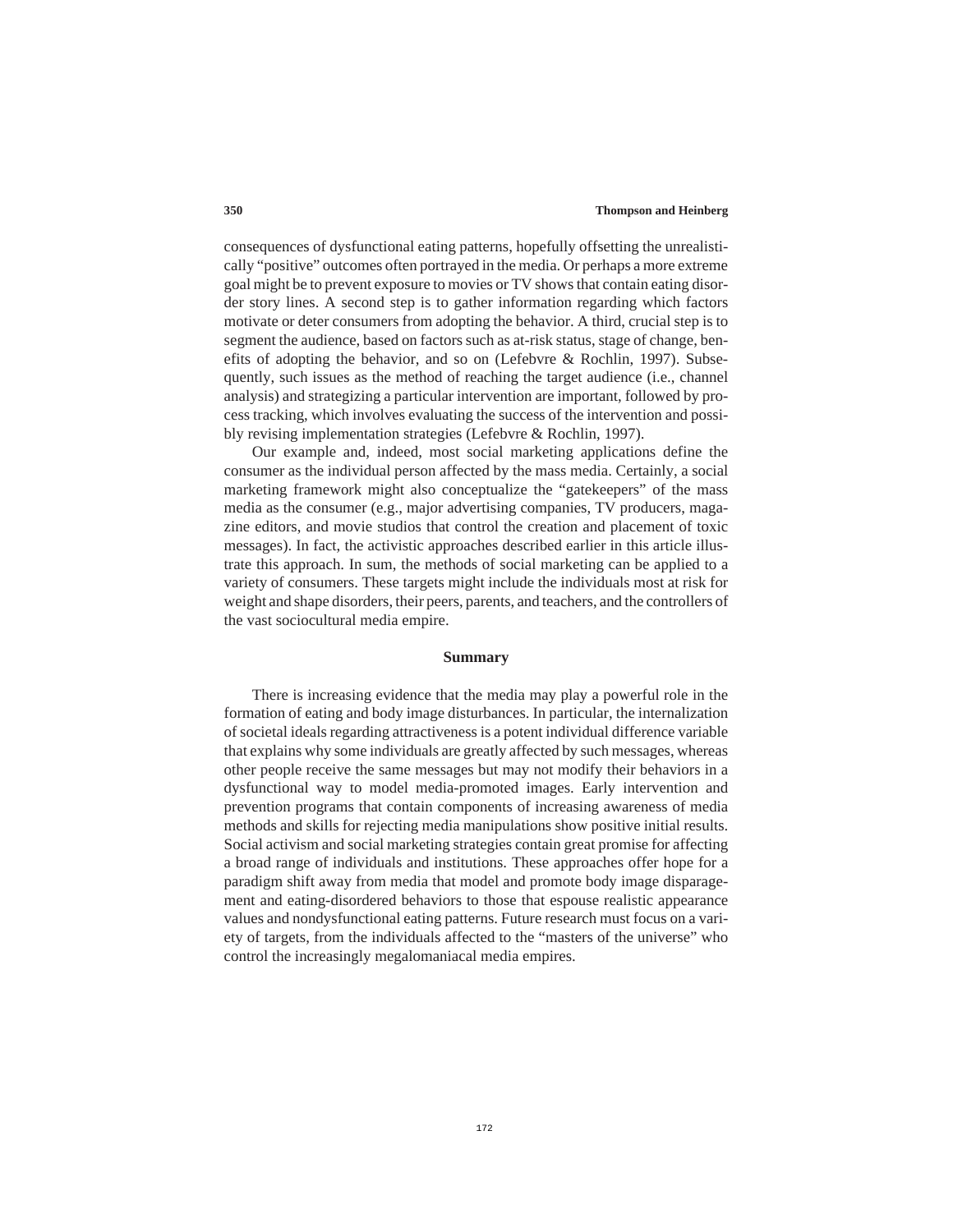#### **References**

- Andreasen, A. R. (1994). Social marketing: Its definition and domain. *Journal of Public Policy & Marketing, 13,* 108–114.
- Andreasen, A. R. (1995). *Marketing social change: Changing behavior to promote health, social development, and the environment.* San Francisco: Jossey-Bass.
- Cattarin, J., Thompson, J. K., Thomas, C., & Williams, R. (in press). The impact of televised images of thinness and attractiveness on body image: The role of social comparison. *Journal of Social and Clinical Psychology.*
- Centers for Disease Control and Prevention. (1997). *Ready. Set. It's everywhere you go.* Atlanta, GA: U.S. Department of Health and Human Services.
- Cusumano, D. L., & Thompson, J. K. (1997). Body image and body shape ideals in magazines: Exposure, awareness and internalization. *Sex Roles, 37,* 701–721.
- Elliot, B. J. (1991). *A re-examination of the social marketing concept.* Sydney, Australia: Elliot & Shanahan Research.
- Fairburn, C. G., Welch, S. L., Doll, H. A., Davies, B. A., & O'Connor, M. E. (1997). Risk factors for bulimia nervosa: A community-based case-control study. *Archives of General Psychiatry, 54,* 509–517.
- Faith, M. S., Leone, M., & Allison, D. B. (1997). The effects of self-generated comparison targets, BMI, and social comparison tendencies on body image appraisal. *Eating Disorders: The Journal of Treatment and Prevention, 5,* 34–46.
- Fallon, A. E. (1990). Culture in the mirror: Sociocultural determinants of body image. In T. F. Cash & T. Pruzinsky (Eds.), *Body images: Development, deviance, and change.* (pp. 80–109) New York: Guilford.
- Franco, D. L., & Orosan-Weine, P. (in press). The prevention of eating disorders: Empirical, methodological and conceptual considerations. *Clinical Psychology: Science and Practice.*
- Freedman, R. (1986). *Beauty bound*. Lexington, MA: D.C. Heath.
- Garner, D. M. (1997, March). The body image survey. *Psychology Today,* 32–34.
- Gonzalez-Lavin, A., & Smolak, L. (1995, January/February). *Relationships between television and eating problems in middle school girls.* Paper presented at the annual meeting of the Society for Research in Child Development, Indianapolis, IN.
- Harris, R. J. (1994). *A cognitive psychology of mass communication* (2nd ed.). Hillsdale, NJ: Lawrence Erlbaum Associates.
- Heinberg, L. J. (1996). Theories of body image: Perceptual, developmental, and sociocultural factors. In J. K. Thompson (Ed.), *Body image, eating disorders, and obesity: An integrative guide for assessment and treatment*(pp. 27–48). Washington DC: American Psychological Association.
- Heinberg, L. J., & Thompson, J. K. (1992). Social comparison: Gender, target importance ratings, and relation to body image disturbance. *Journal of Social Behavior and Personality, 7,* 335–344.
- Heinberg, L. J., & Thompson, J. K. (1995). Body image and televised images of thinness and attractiveness: A controlled laboratory investigation. *Journal of Social and Clinical Psychology, 14,* 325–338.
- Heinberg, L. J., Thompson, J. K., & Stormer, S. (1995). Development and validation of the Sociocultual Attitudes Towards Appearance Questionnaire (SATAQ). *International Journal of Eating Disorders, 17,* 81–89.
- Irving, L. M. (1990). Mirror images: Effects of the standard of beauty on the self- and body-esteem of women exhibiting varying levels of bulimic symptoms. *Journal of Social and Clinical Psychology, 9,* 230–242.
- Irving, L. M., DuPen, J., & Berel, S. (1998). A media literacy program for high school females. *Eating Disorders: The Journal of Treatment and Prevention*, *6*, 119–131.
- Jasper, K. (1993). Monitoring and responding to media messages. *Eating Disorders: The Journal of Treatment and Prevention, 1,* 109–114.
- Kolodner, C. R. (1997). Media influences on male and female non-eating-disordered college students: A significant issue. *Eating Disorders: The Journal of Treatment and Prevention, 5,* 47–57.
- Kotler, P., & Zaltman, G. (1971). Social marketing: An approach to planned social change. *Journal of Marketing, 35,* 3–12.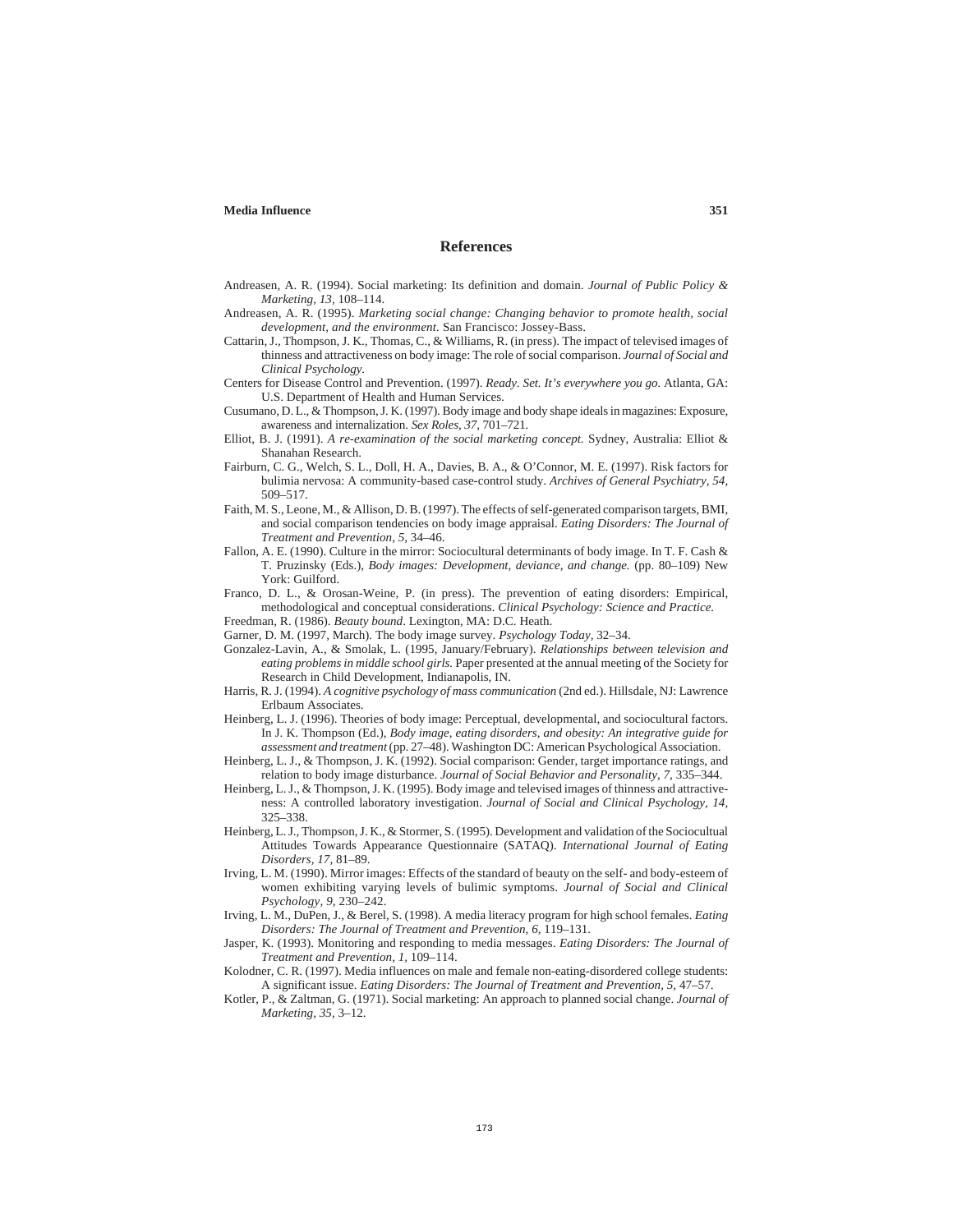- Labi, N. (1998, June 29). For the next generation, feminism is being sold as glitz and image. But what do the girls really want? *Time*, 60–62.
- Lefebvre, R. C., & Flora, J. A. (1988). Social marketing and public health intervention. *Health Education Quarterly*, *30*, 299–315.
- Lefebvre, R. C., & Rochlin, L. (1997). Social marketing. In K. Glanz, F. M. Lewis, & B. K. Rimer (Eds.), *Health behavior and health education: Theory, research and practice* (2nd ed. pp. 384–402). San Francisco: Jossey-Bass.
- Leon, G. R., Fulkerson, J. A., Perry, C. L., & Early-Zald, M. M. (1995). Prospective analysis of personality and behavioral vulnerabilities and gender influences in the later development of disordered eating. *Journal of Abnormal Psychology, 104,* 140–149.
- Levine, M. P. (1999). Prevention of eating disorders, eating problems and negative body image. In R. Lemberg (Ed.), *Controlling eating disorders with facts, advice, and resources* (2nd ed., pp. 64–72). Phoenix: Oryx Press.
- Levine, M. P., Piran, N., & Stoddard, C. (1999). Mission more probable: Media literacy, activism, and advocacy in the prevention of eating disorders. In N. Piran, M. P. Levine, & C. Steiner-Adair (Eds.), *Preventing eating disorders: A handbook of interventions and special challenges* (pp. 3–25). Philadelphia: Brunner/Mazel.
- Levine, M. P., & Smolak, L. (1996). Media as a context for the development of disordered eating. In L. Smolak, M. P. Levine, & R. Striegel-Moore (Eds.), *Developmental psychopathology of eating disorders: Implications for research, prevention, and treatment.* (pp. 235–237) Mahwah, NJ: Lawrence Erlbaum Associates.
- Levine, M. P., & Smolak, L. (1998). The mass media and disordered eating: Implications for primary prevention. In G. Van Noordenbos & W. Vandereycken (Eds.), *The prevention of eating disorders* (pp. 23–56). London: Athlone.
- Levine, M. P., Smolak, L., & Hayden, H. (1994). The relation of sociocultural factors to eating attitudes and behaviors among middle school girls. *Journal of Early Adolescence, 14,* 471–490.
- Levine, M. P., Smolak, L., Moodey, A. F., Shuman, M. D., & Hessen, L. D. (1994). Normative developmental challenges and dieting and eating disturbances in middle school girls. *International Journal of Eating Disorders, 15,* 11–20.
- Levitt, H. M. (1997). A semiotic understanding of eating disorders: The impact of media portrayal. *Eating Disorders: The Journal of Treatment and Prevention, 5,* 169–183.
- Maibach, E., & Parrot, R. L. (Eds.). *Designing health messages: Approaches from communication theory and public health practice*. Thousand Oaks, CA: Sage.
- Mazur, A. (1986). U.S. trends in feminine beauty and overadaptation. *Journal of Sex Research, 22,* 281–303.
- Nemeroff, C. J., Stein, R. I., Diehl, N. S., & Smilack, K. M. (1994). From the Cleavers to the Clintons: Role choices and body orientation as reflected in magazine article content. *International Journal of Eating Disorders, 16,* 167–176.
- Nichter, M., & Nichter, M. (1991). Hype and weight. *Medical Anthropology, 13,* 249–284.
- Posavac, J. D., Posavac. S. S., & Weigel, R. G. (1998). *Reducing the impact of exposure to idealized media images of female attractiveness on women's body image: An investigation of three psychoeducational interventions.* Unpublished manuscript.
- Shaw, J., & Waller, G. (1995). The media's impact on body image: Implications for prevention and treatment. *Eating Disorders: The Journal of Treatment and Prevention, 3,* 115–123.
- Smolak, L., Levine, M. P., & Schermer, F. (1998). Lessons from lessons: An evaluation of an elementary school prevention program. In G. Van Noordenbos & W. Vandereycken (Eds.), *The prevention of eating disorders* (pp. 137–172). London: Athlone.
- Stice, E., Schupak-Neuberg, E., Shaw, H. E., & Stein, R. I. (1994). Relation of media exposure to eating disorder symptomatology: An examination of mediating mechanisms. *Journal of Abnormal Psychology, 103,* 836–840.
- Stice, E., & Shaw, H. E. (1994). Adverse effects of the media portrayed thin-ideal on women and linkages to bulimic symptomatology. *Journal of Social and Clinical Psychology, 13,* 288–308.
- Stice, E., Shaw, H. E., & Nemeroff, C. (1998). Dual pathway model of bulimia nervosa: Longitudinal support for dietary restraint and affect-regulation mechanisms. *Journal of Social and Clinical Psychology, 17,* 129–149.